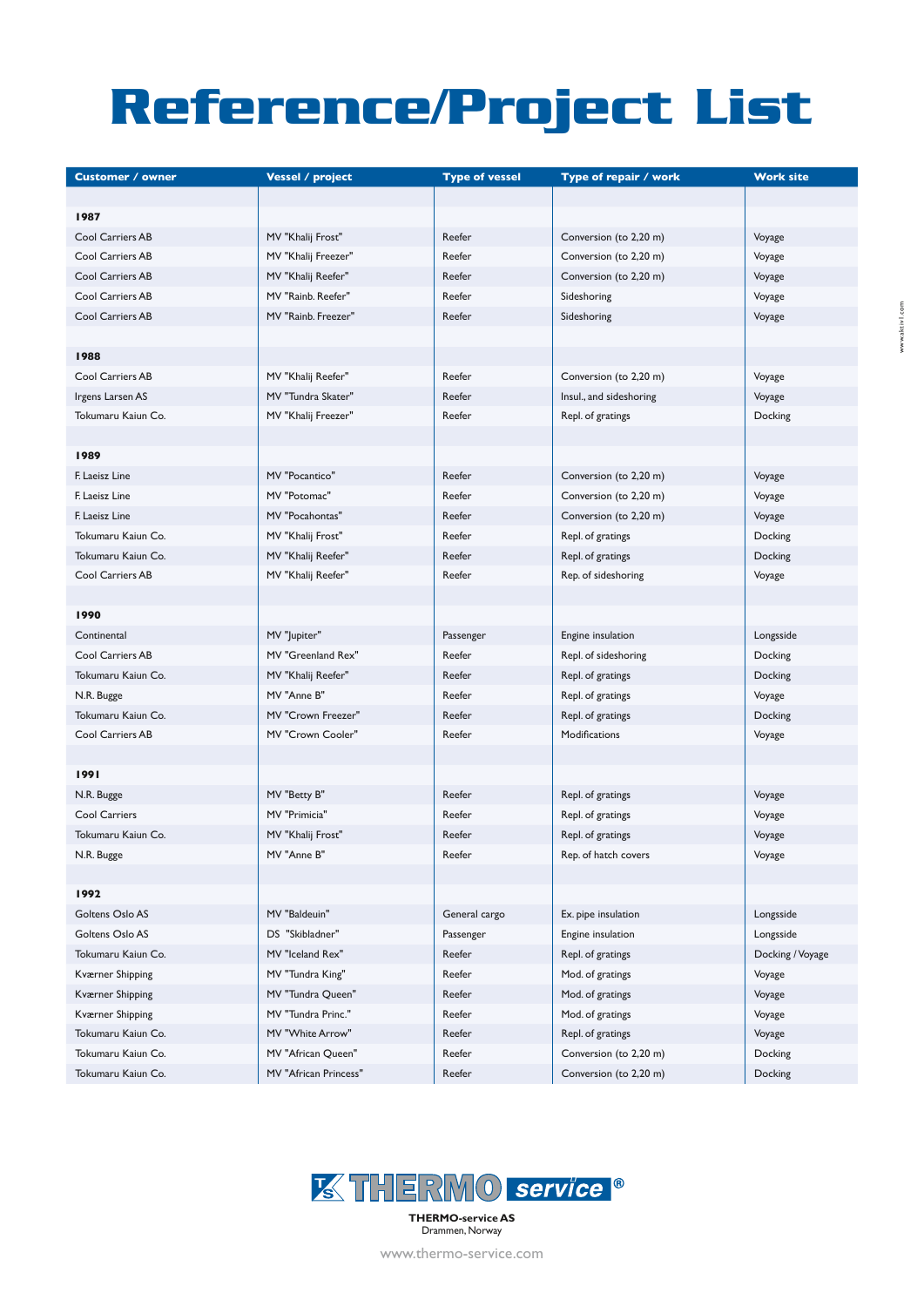| <b>Customer / owner</b>             | <b>Vessel / project</b>  | <b>Type of vessel</b> | Type of repair / work          | <b>Work site</b> |
|-------------------------------------|--------------------------|-----------------------|--------------------------------|------------------|
|                                     |                          |                       |                                |                  |
| 1993                                |                          |                       |                                |                  |
| Tokumaru Kaiun Co.                  | MV "Crown Reefer"        | Reefer                | Ren. of tanktop-insu.          | Voyage           |
| Niehuis & v.d. Berg                 | MV "Spring Bride"        | Reefer                | Reins. of cargo hold           | Docking          |
| Tokumaru Kaiun Co.                  | MV "Crown Reefer"        | Reefer                | Ren. of sideshell-insu.        | Voyage           |
|                                     |                          |                       |                                |                  |
| 1994                                |                          |                       |                                |                  |
| Vroon BV                            | MV "Corridale Express"   | Livestock carrier     | Mod. of sheepdecks             | Voyage           |
| Int. Reefer Services                | MV "Ionic Reefer"        | Reefer                | Rep. of hatch coam.            | Longsside        |
| Tokumaru Kaiun Co.                  | MV "African Queen"       | Reefer                | Rep.drainpan/tanktop           | Docking          |
| Tokumaru Kaiun Co.                  | MV "African Princess"    | Reefer                | Rep.drainpan/tanktop           | Docking          |
|                                     |                          |                       |                                |                  |
| 1995                                |                          |                       |                                |                  |
| MacGREGOR, Reefer Engineering       | M/V New Zealand Reefer   | Reefer                | Conversion (to 2,20 m)         | Longside         |
| MacGREGOR, Reefer Engineering       | M/V Nippon Reefer        | Reefer                | Grating repairs/conversion     | Voyage           |
| Seatrade Groningen BV               | M/V "Spring Bear"        | Reefer                | Tanktop insulation             | Voyage           |
| Vroon BV                            | M/V "Corriedale Express" | Livestock carrier     | Reinforcement of sheep-decks   | Voyage           |
| Nippon Diesel Service Gmbh          | M/V "Skaw Bulker"        | <b>Bulk</b>           | Engineer assistance            | Longside         |
| Yamaju Kaiun                        | M/V "Asuka Reefer"       | Reefer                | Conversion (to 2,20 m)         | Voyage           |
|                                     |                          |                       |                                |                  |
| 1996                                |                          |                       |                                |                  |
| Höegh Fleet Service AS              | M/V "Summer Wind"        | Reefer                | Sideshoring repairs            | Longside         |
| Höegh Fleet Service AS              | M/V "Summer Wind"        | Reefer                | Sideshoring repairs            | Voyage           |
| Blohm + Voss AG                     | M/V "Feeder Master"      | Car carrier           | WISA car deck                  | Longside         |
| Green Management AS                 | M/V "Green Ice"          | Reefer                | Tanktop/cargo hold insulation  | Docking          |
| Green Management AS                 | M/V "Green Frost"        | Reefer                | Tanktop/cargo hold insulation  | Docking          |
| Seatrade Groningen BV               | M/V "Glacier Bay"        | Reefer                | Grating renewals               | Docking          |
| Seatrade Groningen BV               | M/V "Sable Bay"          | Reefer                | Grating renewals               | Docking          |
| Höegh Fleet Service AS              | M/V "Summer Meadow"      | Reefer                | Hatch cov. ins. / sidesh. ren. | Docking          |
| Höegh Fleet Service AS              | M/V "Summer Flower"      | Reefer                | Hatch cov. ins. / sidesh. ren. | Docking          |
| Höegh Fleet Service AS              | M/V "Summer Breeze"      | Reefer                | Hatch cov. ins. / sidesh. ren. | Docking          |
| Höegh Fleet Service AS              | M/V "Summer Wind"        | Reefer                | Hatch cov. ins. / sidesh. ren. | Docking          |
|                                     |                          |                       |                                |                  |
| 1997                                |                          |                       |                                |                  |
| Dole Fresh Fruit International Ltd. | M/V "Tropical Sintra"    | Reefer                | Cargo insulation repair        | Longside         |
| Seatrade Groningen BV               | M/V "Spring Tiger"       | Reefer                | Tanktop insulation             | Docking          |
| Drammen Skipsreparasjon AS          | M/S "Firda"              | Reefer                | Convertion to reefer           | Docking          |
| Høegh Fleet Services AS             | M/V "Summer Wind"        | Reefer                | Grating repairs                | Longside         |
| Seatrade Groningen BV               | M/V "Antigua"            | Reefer                | Repl. of sideshoring           | Longside         |
| Seatrade Groningen BV               | M/V "Aruba"              | Reefer                | Repl. of sideshoring           | Voyage           |
| Reederei F. Laeisz G.m.b.H          | M/V "Crystal Privilege"  | Reefer                | Modification of deck height    | Voyage           |
| Blohm + Voss AG                     | M/V "Nauru"              | Reefer                | Fork lift protection           | Docking          |
| Reederei F. Laeisz G.m.b.H          | M/V "Crystal Prince"     | Reefer                | Conversion (to 2,20 m)         | Voyage           |
| Reederei F. Laeisz G.m.b.H          | M/V "Crystal Primadonna" | Reefer                | Conversion (to 2,20 m)         | Voyage           |
| Reederei F. Laeisz G.m.b.H          | M/V "Crystal Pride"      | Reefer                | Conversion (to 2,20 m)         | Voyage           |
| Imabari Shipbuilding Co., Ltd       | M/V "Crown Emerald"      | Reefer                | Modification of hatch coamings | Longside         |
|                                     |                          |                       |                                |                  |
| 1998                                |                          |                       |                                |                  |
| Seatrade Groningen BV               | M/V "Antilla"            | Reefer                | Repl. of sideshoring           | Longside         |
| C.V. Shipping Company ANT.          | M/V "Antilla"            | Reefer                | Side shoring                   | Voyage           |
| Cool Carriers AB                    | M/V "Summer Wind"        | Reefer                | Mod. of side shoring           | Voyage           |
| Cool Carriers AB                    | M/V "Summer Flower"      | Reefer                | Mod. of side shoring           | Voyage           |



**THERMO-service AS** Drammen, Norway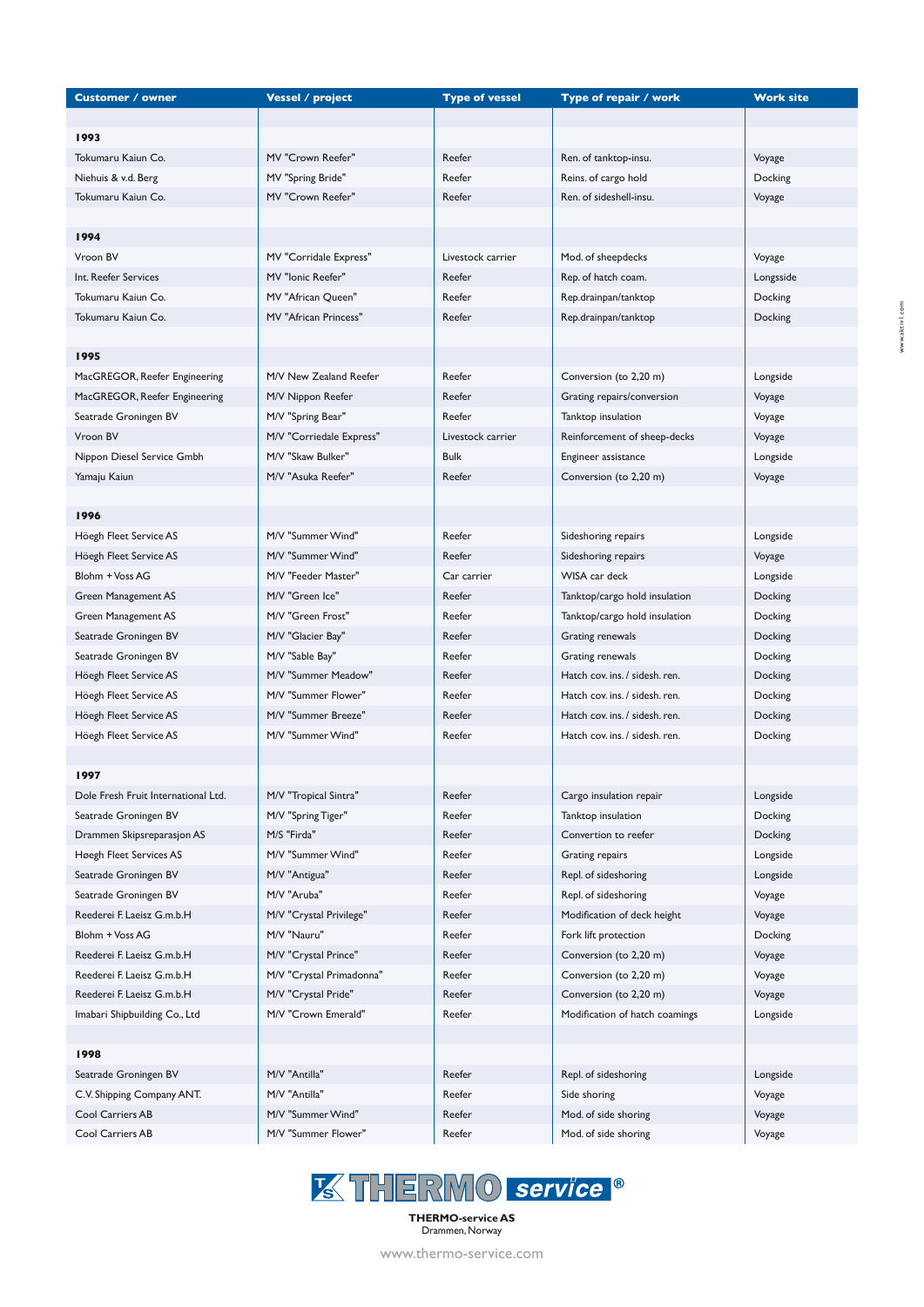| <b>Customer / owner</b>    | <b>Vessel / project</b> | <b>Type of vessel</b> | Type of repair / work            | <b>Work site</b> |
|----------------------------|-------------------------|-----------------------|----------------------------------|------------------|
|                            |                         |                       |                                  |                  |
| Bergesen DY ASA            | LPG/C "Havbris"         | <b>Gas Carrier</b>    | Rep. of cargo tank insulation    | Docking          |
| Bergesen DY ASA            | LPG/C "Havis"           | <b>Gas Carrier</b>    | Rep. of cargo tank insulation    | Docking          |
| Høegh Fleet Services AS    | M/V "Summer Meadow"     | Reefer                | Modification of side shoring     | Voyage           |
| Dole Fresh Fruit Int. Ltd. | M/V "Dole Europe"       | Reefer                | Alu. lining modification         | Voyage           |
| Dole Fresh Fruit Int. Ltd. | M/V "Dole Asia"         | Reefer                | Alu. lining modification         | Voyage           |
| Dole Fresh Fruit Int. Ltd. | M/V "Dole America"      | Reefer                | Alu. lining modification         | Voyage           |
| Dole Fresh Fruit Int. Ltd. | M/V "Dole Africa"       | Reefer                | Alu. lining modification         | Voyage           |
| Bergesen DY ASA            | LPG/C "Havfrost"        | Gas Carrier           | Rep. of cargo tank insulation    | Docking          |
| Høegh Fleet Services AS    | M/V "Summer Meadow"     | Reefer                | Renewal of tank top insulation   | Longside         |
| <b>NYK Line</b>            | M/V "Crown Emerald"     | Reefer                | Modification of deck heights     | Docking          |
| <b>NYK Line</b>            | M/V "Crown Jade"        | Reefer                | Modification of deck heights     | Docking          |
| <b>NYK Line</b>            | M/V "Crown Opal"        | Reefer                | Modification of deck heights     | Docking          |
| <b>NYK Line</b>            | M/V "Crown Pearl"       | Reefer                | Modification of deck heights     | Docking          |
| Green Management AS        | M/V "Green Bergen"      | Reefer                | Renewal of floor/fire insulation | Longside         |
| Seatrade Groningen BV      | M/V "Spring Bob"        | Reefer                | Renewal of tank top insulation   | Docking          |
| Dole Fresh Fruit Int. Ltd. | M/V "Tropical Morn"     | Reefer                | CA-installations                 | Voyage           |
|                            |                         |                       |                                  |                  |
| 1999                       |                         |                       |                                  |                  |
| Cool Carriers AB           | M/V "Hansa Lübeck"      | Reefer                | <b>CA-installations</b>          | Voyage           |
| Cool Carriers AB           | M/V "Ivar Lauritzen"    | Reefer                | <b>CA-installations</b>          | Voyage           |
| Cool Carriers AB           | M/V "Hansa Visby"       | Reefer                | <b>CA-installations</b>          | Voyage           |
| Cool Carriers AB           | M/V "Ditlev Lauritzen"  | Reefer                | <b>CA-installations</b>          | Voyage           |
| Cool Carriers AB           | M/V "Jørgen Lauritzen"  | Reefer                | <b>CA-installations</b>          | Voyage           |
| Cool Carriers AB           | M/V "Knud Lauritzen"    | Reefer                | <b>CA-installations</b>          | Voyage           |
| <b>Cool Carriers AB</b>    | M/V "Hansa Bremen"      | Reefer                | <b>CA-installations</b>          | Voyage           |
| Cool Carriers AB           | M/V "Hansa Stockholm"   | Reefer                | <b>CA-installations</b>          | Voyage           |
| Cool Carriers AB           | M/V "Tundra King"       | Reefer                | <b>CA-installations</b>          | Voyage           |
| Cool Carriers AB           | M/V "Tundra Princess"   | Reefer                | <b>CA-installations</b>          | Voyage           |
| Cool Carriers AB           | M/V " Ivory Girl"       | Reefer                | <b>CA-installations</b>          | Voyage           |
| Dole Fresh Fruit Int. Ltd. | M/V "Tropical Mist"     | Reefer                | <b>CA-installations</b>          | Voyage           |
| Green Management AS        | M/V "Green Frost"       | Reefer                | Tank top                         | Docking          |
| Green Management AS        | M/V "Green Bergen"      | Reefer                | Support parts                    | Longside         |
| CSBC - Keelung - Taiwan    | <b>NB HNO 729</b>       | Reefer                | Newbuilding - Ongoing            | Shipyard         |
| CSBC - Keelung - Taiwan    | <b>NB HNO 730</b>       | Reefer                | Newbuilding - Ongoing            | Shipyard         |
| Høegh Fleet Services AS    | M/V "Summer Wind"       | Reefer                | Tank top                         | Docking          |
| Drammen Skipsreparasjon AS | M/S Firda               | Reefer                | General Cargo                    | Shipyard         |
| Höegh Fleet Services AS    | M/V "Summer Flower"     | Reefer                | Tank top + CA                    | Docking          |
| Seatrade Groningen BV      | M/V Cala Pevero         | Reefer                | Tank top                         | Docking          |
| Seatrade Groningen BV      | M/V Cala Portese        | Reefer                | Tank top                         | Docking          |
| Seatrade Groningen BV      | M/V Cala Piccola        | Reefer                | Tank top                         | Docking          |
| Seatrade Groningen BV      | M/V Cala Piana          | Reefer                | Tank top                         | Docking          |
| Høegh Fleet Services AS    | M/V Spring Bride        | Reefer                | Tank top                         | Docking          |
| Høegh Fleet Services AS    | M/V Summer Breeze       | Reefer                | Tank top + CA                    | Docking / Voyage |
| Lauritzen Reefers A/S      | M/V Chilean Reefer      | Reefer                | Pipeline over deck               | Voyage           |
| Høegh Fleet Services AS    | M/V Summer Wind         | Reefer                | <b>CA-installations</b>          | Voyage           |
| Customer / owner           | Vessel / project        | Type of vessel        | Type of repair / work            | Work site        |
| Høegh Fleet Services AS    | M/V Summer Meadow       | Reefer                | CA-installations + Tanktop       | Docking / Voyage |
| Atlantic Dawn Ltd.         | M/V Atlantic Dawn       | Trawler               | Pipeinsulation                   | Shipyard         |
| Cool Carriers AB           | M/V Ivory Down          | Reefer                | Mod. to gratingless syst.        | Voyage           |
| Seatrade Groningen BV      | M/V Benguela Stream     | Reefer                | <b>CA Maintance</b>              | Longside         |



**THERMO-service AS** Drammen, Norway